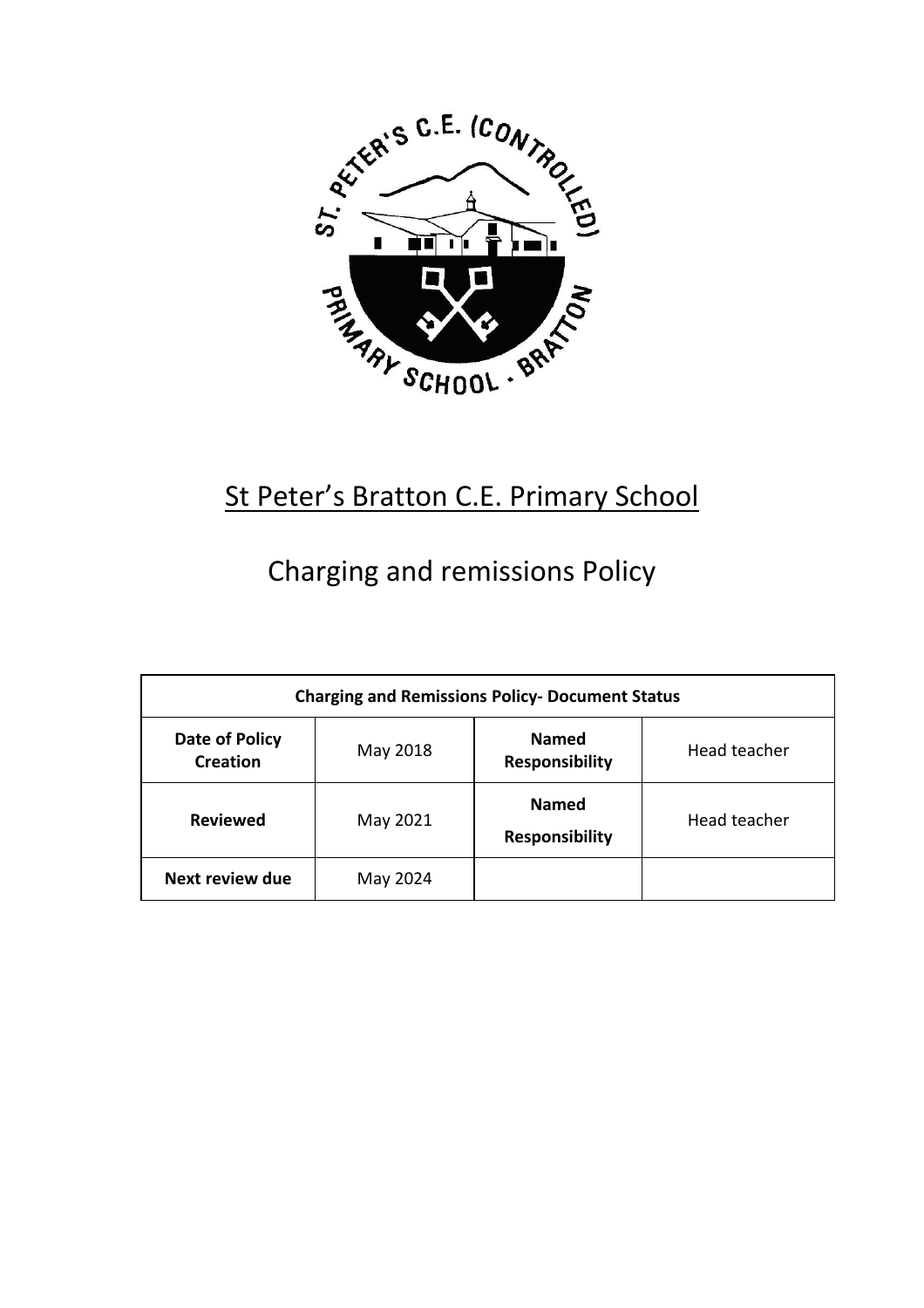## Contents

| 9. Out of Hours Care |  |
|----------------------|--|
|                      |  |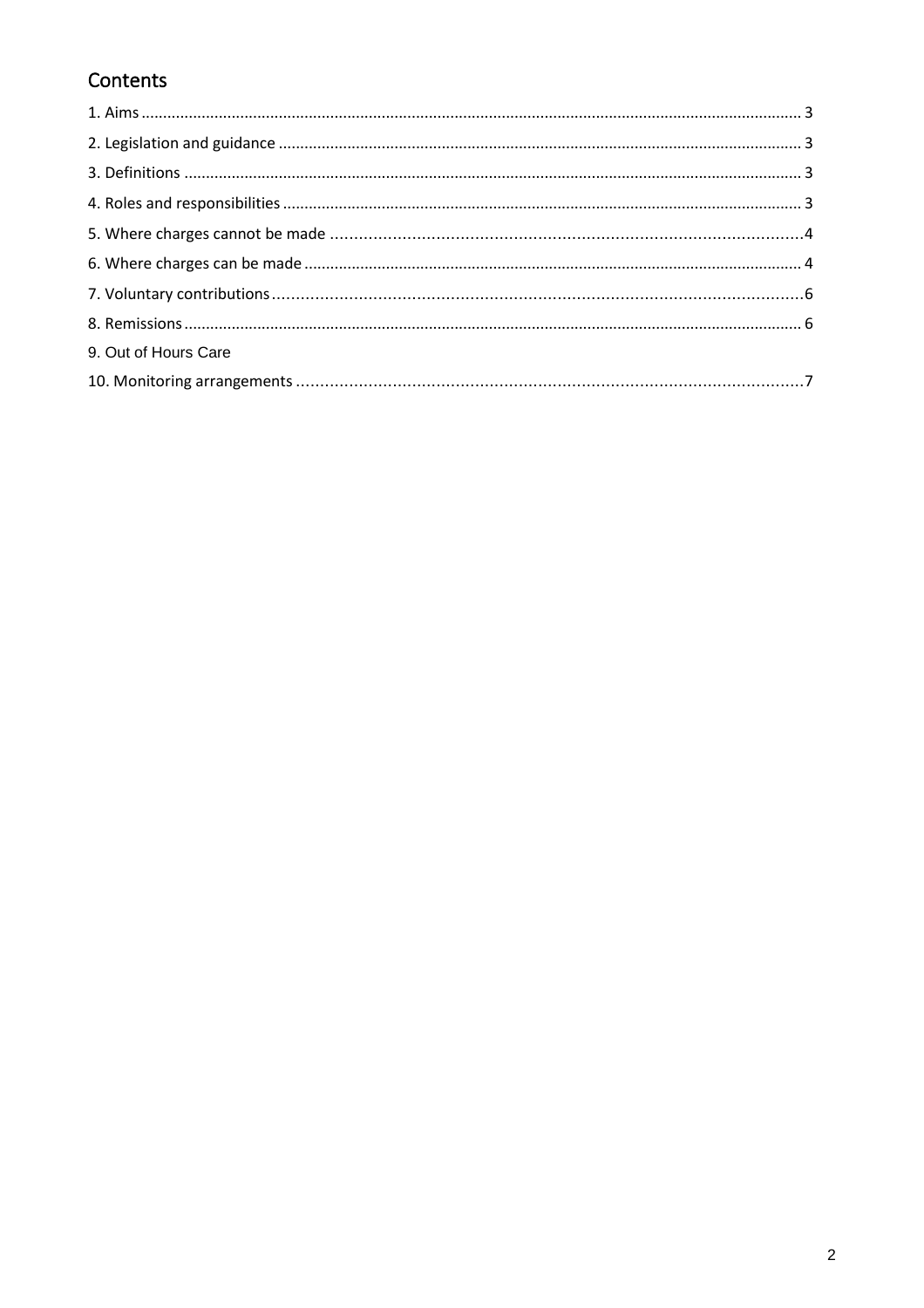#### 1. Aims

Our school aims to:

- Have robust, clear processes in place for charging and remissions
- Clearly set out the types of activity that can be charged for and when charges will be made

## 2. Legislation and guidance

This policy is based on advice from the Department for Education (DfE) o[n charging for school](https://www.gov.uk/government/publications/charging-for-school-activities)  [activities](https://www.gov.uk/government/publications/charging-for-school-activities) an[d the Education Act 1996,](http://www.legislation.gov.uk/ukpga/1996/56/part/VI/chapter/III) sections 449-462 of which set out the law on charging for school activities in maintained schools in England.

## 3. Definitions

- Charge: a fee payable for specifically defined activities
- Remission: the cancellation of a charge which would normally be payable

## 4. Roles and responsibilities

## 4.1 The governing board

The governing board has overall responsibility for approving the charging and remissions policy, but can delegate this to a committee, an individual governor or the headteacher.

The governing board also has overall responsibility for monitoring the implementation of this policy.

In our school, responsibility for approving the charging and remissions policy has been delegated to the Finance, Personnel, Salary & Gradings Committee.

In our school, monitoring the implementation of this policy has been delegated the Resources Committee.

## 4.2 The headteacher

The headteacher is responsible for ensuring staff are familiar with the charging and remissions policy, and that it is being applied consistently.

## 4.3 Staff

Our staff are responsible for:

- Implementing the charging and remissions policy consistently
- Notifying the headteacher of any specific circumstances which they are unsure about or where they are not certain if the policy applies

The senior leadership team will provide staff with appropriate training in relation to this policy and its implementation.

## 4.4 Parents

Parents are expected to notify staff or the headteacher of any concerns or queries regarding the charging and remissions policy.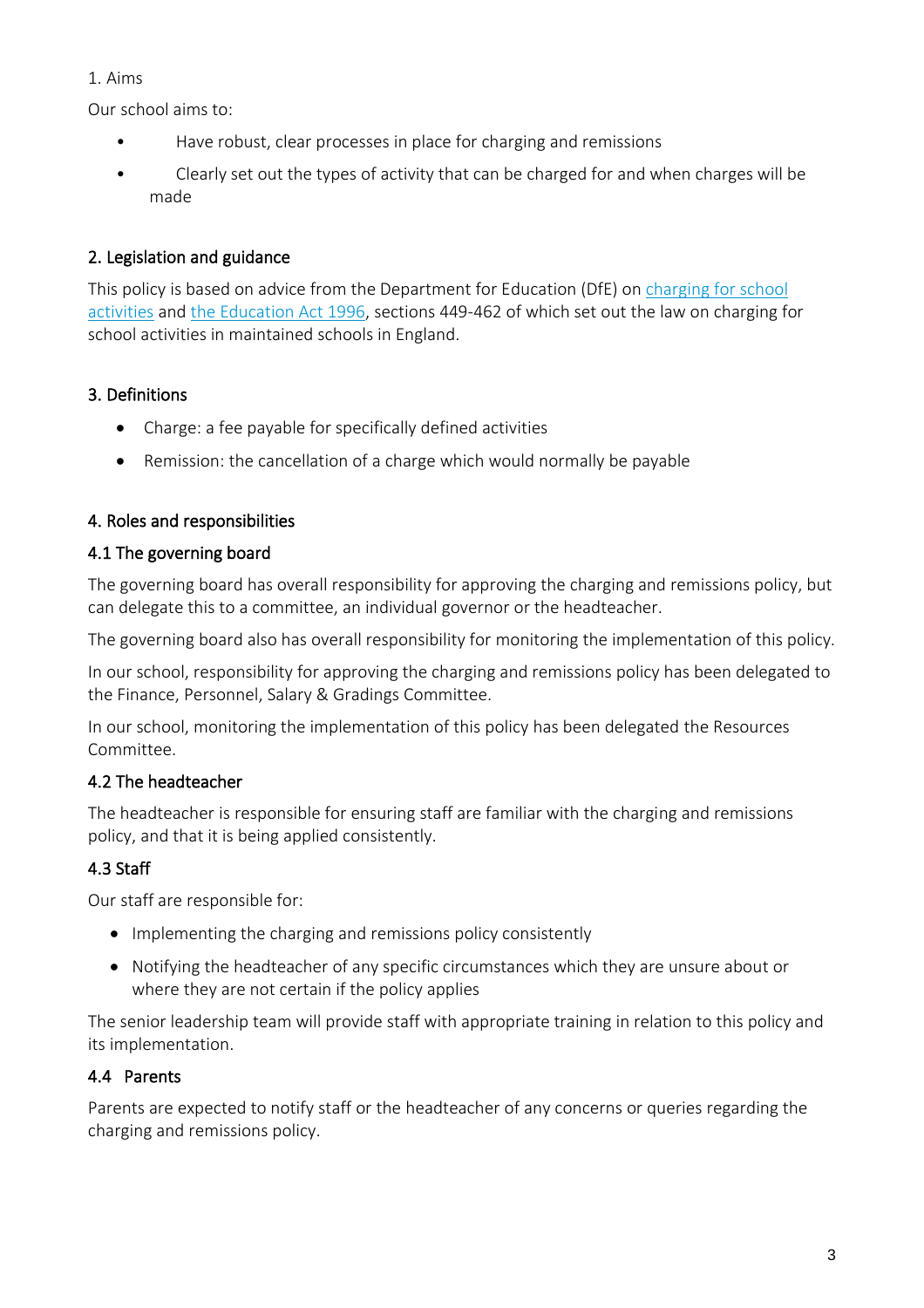#### 5. Where charges cannot be made

#### Below we set out what the school cannot charge for:

#### 5.1 Education

- Admission applications
- Education provided during school hours (including the supply of any materials, books, instruments or other equipment)
- Education provided outside school hours if it is part of:
	- o The national curriculum
	- o A syllabus for a prescribed public examination that the pupil is being prepared for at the school
	- o Religious education
- Instrumental or vocal tuition, for pupils learning individually or in groups, unless the tuition is provided at the request of the pupil's parent
- Entry for a prescribed public examination if the pupil has been prepared for it at the school
- Examination re-sit(s) if the pupil is being prepared for the re-sit(s) at the school

#### 5.2 Transport

- Transporting registered pupils to or from the school premises, where the local authority has a statutory obligation to provide transport
- Transporting registered pupils to other premises where the governing board or local authority has arranged for pupils to be educated
- Transport that enables a pupil to meet an examination requirement when he or she has been prepared for that examination at the school
- Transport provided in connection with an educational visit

#### 5.3 Residential visits

- Education provided on any visit that takes place during school hours
- Education provided on any visit that takes place outside school hours if it is part of:
	- o The national curriculum
	- o A syllabus for a prescribed public examination that the pupil is being prepared for at the school
	- o Religious education
- Supply teachers to cover for those teachers who are absent from school accompanying pupils on a residential visit

#### 6. Where charges can be made

#### Below we set out what the school can charge for.

#### 6.1 Education

- Any materials, books, instruments or equipment, where the child's parent wishes him or her to own them
- Optional extras (see below)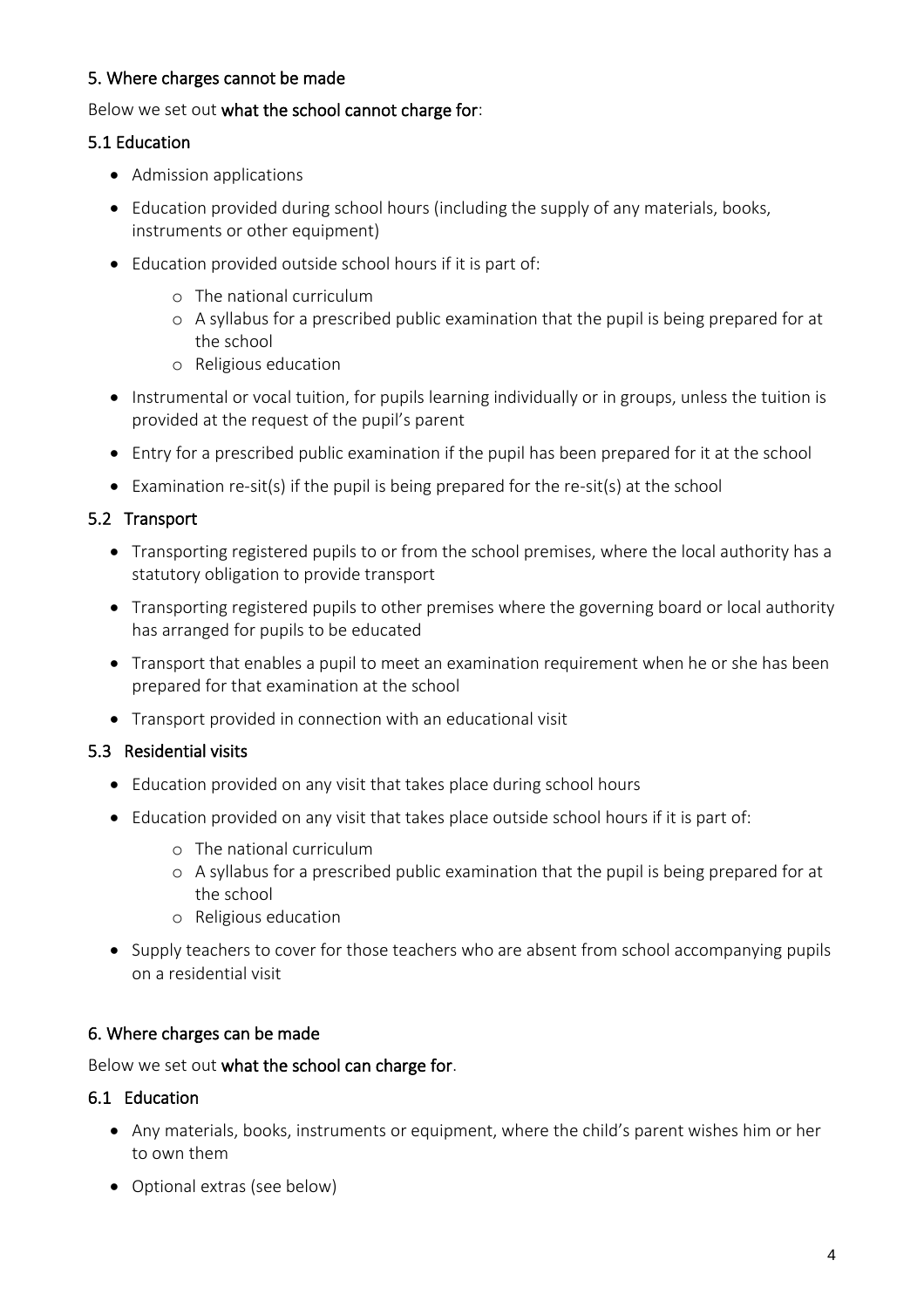- Music and vocal tuition, in limited circumstances
- Certain early years provision
- Community facilities

#### 6.2 Optional extras

We are able to charge for activities known as 'optional extras'. In these cases, the school can charge for providing materials, books, instruments or equipment. The following are optional extras:

- Education provided outside of school time that is not part of:
	- o The national curriculum
	- o A syllabus for a prescribed public examination that the pupil is being prepared for at the school
	- o Religious education
- Examination entry fee(s) if the registered pupil has not been prepared for the examination(s) at the school
- Transport (other than transport that is required to take the pupil to school or to other premises where the local authority/governing board has arranged for the pupil to be provided with education)
- Board and lodging for a pupil on a residential visit
- Extended day services offered to pupils (such as breakfast clubs, after-school clubs, tea and supervised homework sessions)

When calculating the cost of optional extras, an amount may be included in relation to:

- Any materials, books, instruments or equipment provided in connection with the optional extra
- The cost of buildings and accommodation
- Non-teaching staff
- Teaching staff engaged under contracts for services purely to provide an optional extra (including supply teachers engaged specifically to provide the optional extra)
- The cost, or an appropriate proportion of the costs, for teaching staff employed to provide tuition in playing a musical instrument, or vocal tuition, where the tuition is an optional extra

Any charge made in respect of individual pupils will not be greater than the actual cost of providing the optional extra activity, divided equally by the number of pupils participating.

Any charge will not include an element of subsidy for any other pupils who wish to take part in the activity but whose parents are unwilling or unable to pay the full charge.

In cases where a small proportion of the activity takes place during school hours, the charge cannot include the cost of alternative provision for those pupils who do not wish to participate.

Parental agreement is necessary for the provision of an optional extra which is to be charged for.

#### Music tuition

The school can charge for vocal or instrumental tuition provided either individually or to groups of pupils, provided that the tuition is provided at the request of the pupil's parent.

Charges may not exceed the cost of the provision, including the cost of the staff giving the tuition.

Charges cannot be made: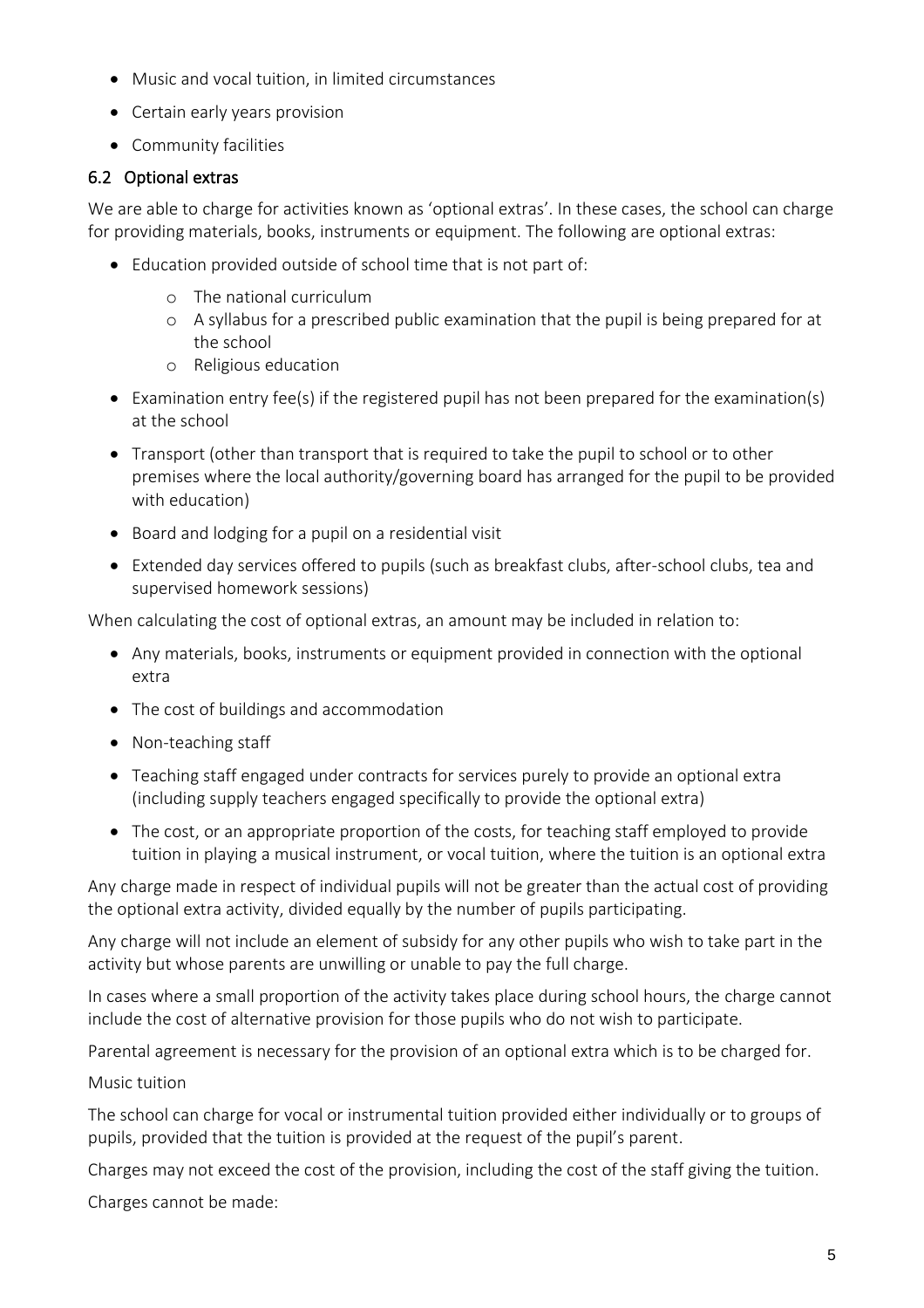- If the teaching is an essential part of the national curriculum
- If the teaching is provided under the first access to the Key Stage 2 instrumental and vocal tuition programme
- For a pupil who is looked after by a local authority

### Residential visits

We can charge for board and lodging on residential visits, but the charge must not exceed the actual cost.

Activities not related to the National Curriculum taking place "out of school time" e.g. The Family Pantomime at Christmas

Materials used in craft subjects subject to the parents/carers having agreed in advance they wish to own the finished product.

Parents/carers will be asked to meet or contribute towards the costs of damage to or loss of school property arising out of individual pupil's behaviour as long as blame can be established.

## 7. Voluntary contributions

As an exception to the requirements set out in section 5 of this policy, the school is able to ask for voluntary contributions from parents to fund activities during school hours which would not otherwise be possible.

Some activities for which the school may ask parents for voluntary contributions include:

The following is a list of additional activities, organised by the school, which require voluntary contributions from parents. These activities are known as 'optional extras'. This list is not exhaustive:

- visit linked to the curriculum;
- sporting activities;
- outdoor adventure activities;
- visits to or by a theatre company;
- musical events.

There is no obligation for parents to make any contribution, and no child will be excluded from an activity if their parents are unwilling or unable to pay. If the school is unable to raise enough funds for an activity or visit then it will be cancelled and voluntary contributions made will be refunded.

## 8. Remissions

In some circumstances the school may not charge for items or activities set out in sections 6 and 8 of this policy. This will be at the discretion of the governing board and will depend on the activity in question.

## 8.1 Remissions for residential visits

Parents who can prove they are in receipt of the following benefits will be exempt from paying the cost of board and lodging for residential visits:

- Universal credit in prescribed circumstances
- Income Support
- Income Based Jobseekers Allowance